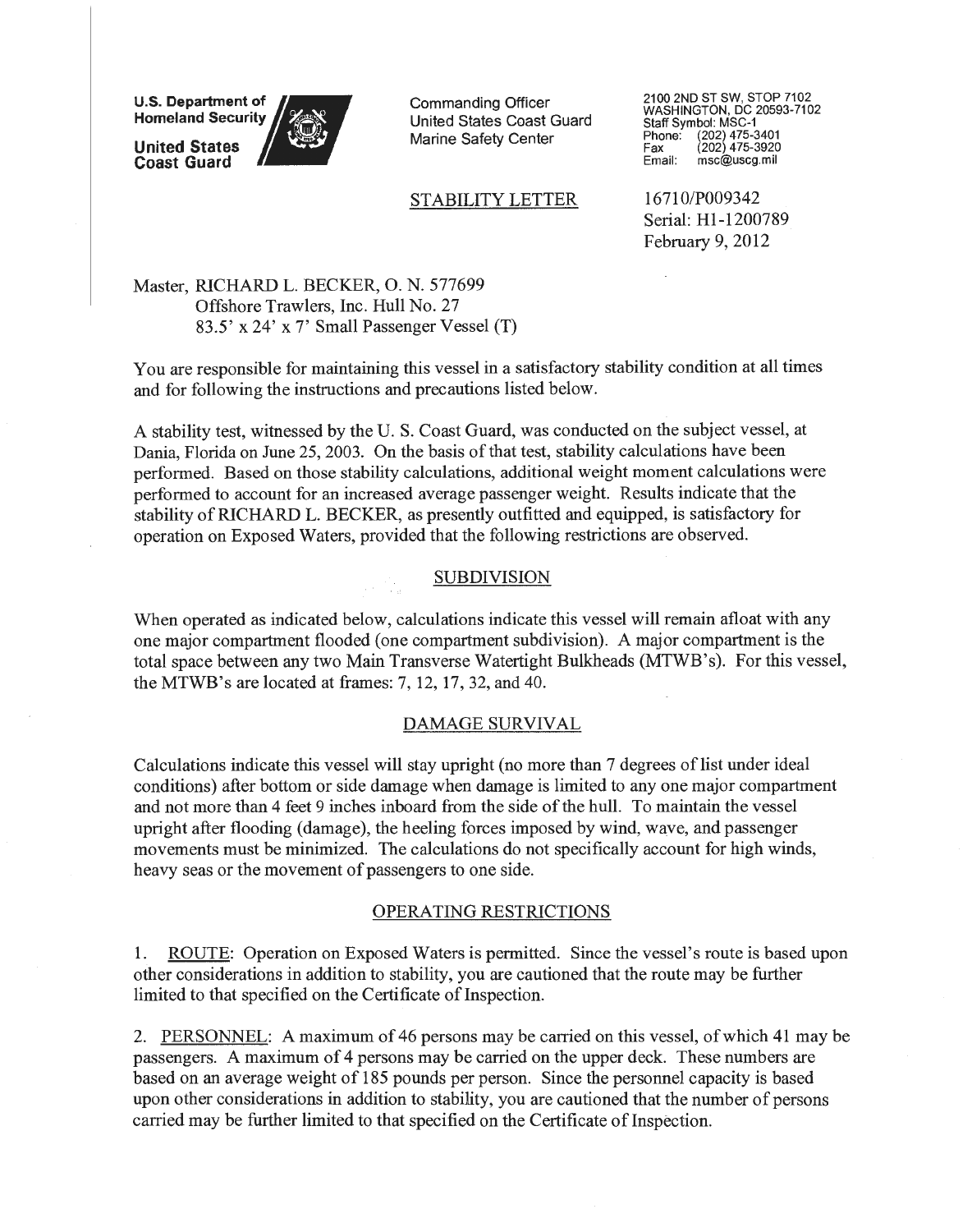1671 O/P009342 Serial: Hl-1200789 February 9, 2012

Subj: RICHARD L. BECKER, 0. N. 577699; Stability Letter

3. FREEBOARD AND DRAFT: The drafts shall not exceed 7 feet 8 inches on the forward draft marks and 8 feet 7 inches on the aft draft marks. Trim should be minimized.

4. WATERTIGHT DOORS AND BULKHEADS: No watertight doors or bulkheads shall be added without the authorization and supervision of the cognizant Officer in Charge, Marine Inspection (OCMI). For this vessel, the watertight bulkheads are located, referenced aft of Frame 0, at 14 feet 0 inches, 24 feet 0 inches, 34 feet 0 inches, 64 feet 0 inches and 80 feet 0 inches. There are no doors located in any MTWB 's.

5. HULL OPENINGS: Any openings that could allow water to enter the hull or deckhouse should be kept closed when rough weather or sea conditions exist or are anticipated.

6. WEIGHT CHANGES: This stability letter has been issued based upon the following light ship parameters:

| Displacement | 143.32 Long Tons $(LT)$      |
|--------------|------------------------------|
| VCG          | 9.80 Feet Above the Baseline |
| LCG.         | 45.19 Feet Aft of Frame 0    |

Any alteration resulting in a change in these parameters will invalidate this stability letter. No fixed ballast or other such weights shall be added, removed, altered and/or relocated without the authorization and supervision of the OCMl. The vessel is not fitted with fixed ballast.

7. TANKS: Any cross connections between port and starboard tanks pairs shall be kept closed at all times when underway if fitted.

8. BILGES: The vessel's bilges and voids shall be kept pumped to minimum content at all times consistent with pollution prevention requirements.

9. LIST: You should make every effort to determine the cause of any list ofthe vessel before taking corrective action.

10. FREEING PORTS: Deck freeing ports and drains shall be maintained operable and completely unobstructed at all times.

11. DECK CARGO: A maximum of 38 LT of deck cargo may be carried. The maximum vertical center of gravity permitted for deck cargo as stowed is 3.0 feet above the deck. Cargo must be positively secured against shifting prior to leaving protected waters.

12. MAXIMUM LIFTING CAPACITY: The maximum lifting capacity of the vessel shall be in accordance with the attached lifting diagram. Since the lifting capacity is based upon other considerations in addition to stability, you are cautioned that the lifting capacity may be further limited to that specified on the Certificate of Inspection.